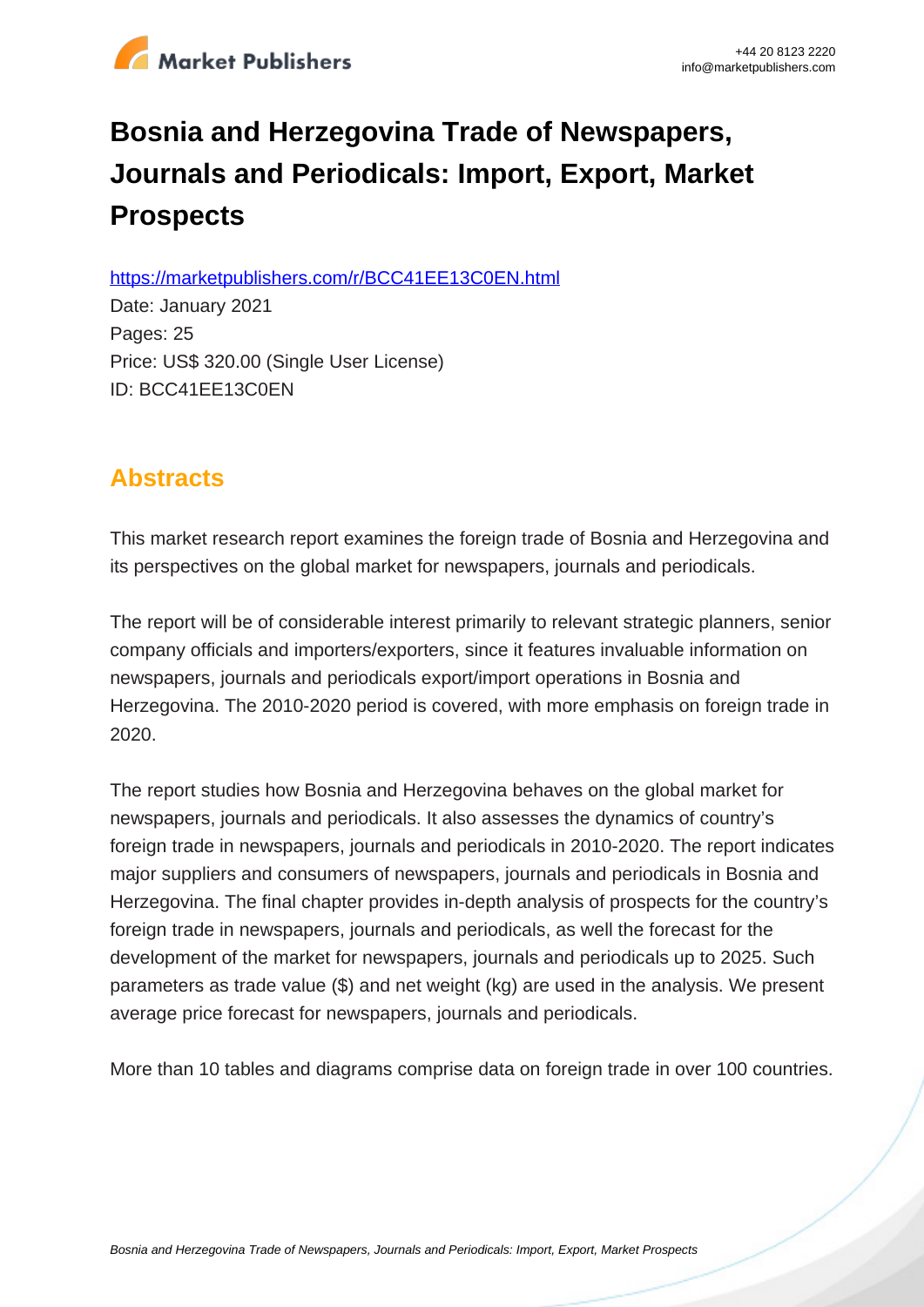

### **Contents**

#### **1. RESUME: BOSNIA AND HERZEGOVINA TRADE OF NEWSPAPERS, JOURNALS AND PERIODICALS**

1.1. Newspapers, Journals and Periodicals description

1.2. Bosnia and Herzegovina share in world trade of newspapers, journals and periodicals

 1.3. Trends in Bosnia and Herzegovina exports and import of newspapers, journals and periodicals (2010-2020)

#### **2. BOSNIA AND HERZEGOVINA EXPORTS OF NEWSPAPERS, JOURNALS AND PERIODICALS**

 2.1. Key consumers of newspapers, journals and periodicals from Bosnia and Herzegovina (2010-2020)

 2.2. Bosnia and Herzegovina exports of newspapers, journals and periodicals, segmented by region and country

#### **3. BOSNIA AND HERZEGOVINA IMPORTS OF NEWSPAPERS, JOURNALS AND PERIODICALS**

 3.1. Major suppliers of newspapers, journals and periodicals for Bosnia and Herzegovina (2010-2020)

 3.2. Bosnia and Herzegovina imports of newspapers, journals and periodicals, segmented by region and country

#### **4. NEWSPAPERS, JOURNALS AND PERIODICALS IN BOSNIA AND HERZEGOVINA: INTERNATIONAL TRADE PROSPECTS FOR 2021-2025**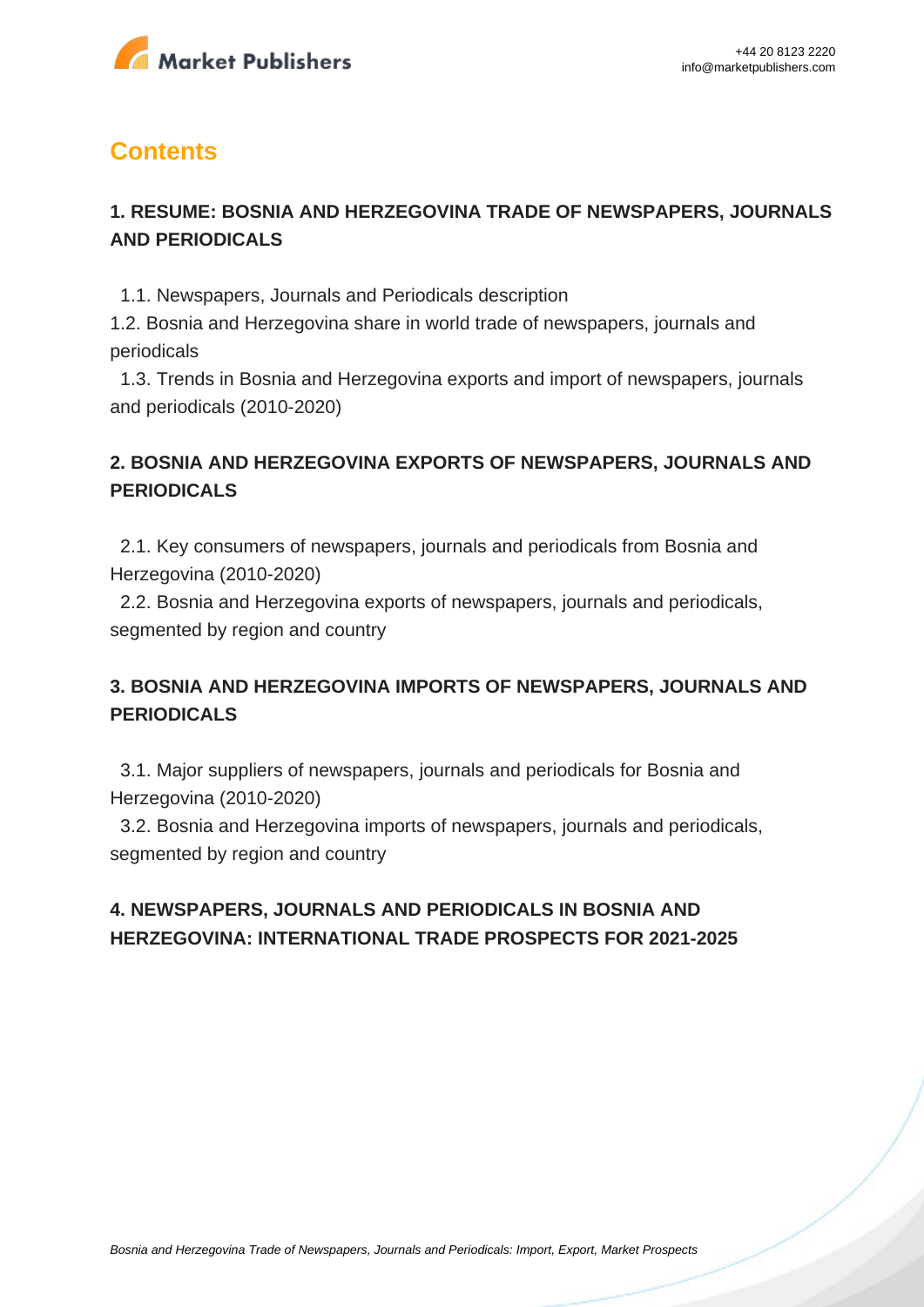

# **List Of Tables**

#### **LIST OF TABLES**

Table 1.Bosnia and Herzegovina share in global exports of newspapers, journals and periodicals

Table 2.Bosnia and Herzegovina share in global imports of newspapers, journals and periodicals

Table 3.Trends in Bosnia and Herzegovina exports and imports of newspapers, journals and periodicals (2010-2020)

Table 4.Key consumers of newspapers, journals and periodicals from Bosnia and Herzegovina (2010-2020)

Table 5.Bosnia and Herzegovina exports of newspapers, journals and periodicals, segmented by country (2019)

Table 6.Bosnia and Herzegovina exports of newspapers, journals and periodicals, segmented by country (2020)

Table 7.Major suppliers of newspapers, journals and periodicals for Bosnia and Herzegovina (2010-2020)

Table 8.Bosnia and Herzegovina imports of newspapers, journals and periodicals, segmented by country (2019)

Table 9.Bosnia and Herzegovina imports of newspapers, journals and periodicals, segmented by country (2020)

Table 10.Bosnia and Herzegovina trade prospects for 2021-2025: trade value, \$ Table 11.Bosnia and Herzegovina trade prospects for 2021-2025: net weight, kg Table 12.Bosnia and Herzegovina trade prospects for 2021-2025: average price, \$/ton.

#### **TRADE REPORT ON NEWSPAPERS, JOURNALS AND PERIODICALS IS ALSO AVAILABLE FOR GLOBAL MARKET**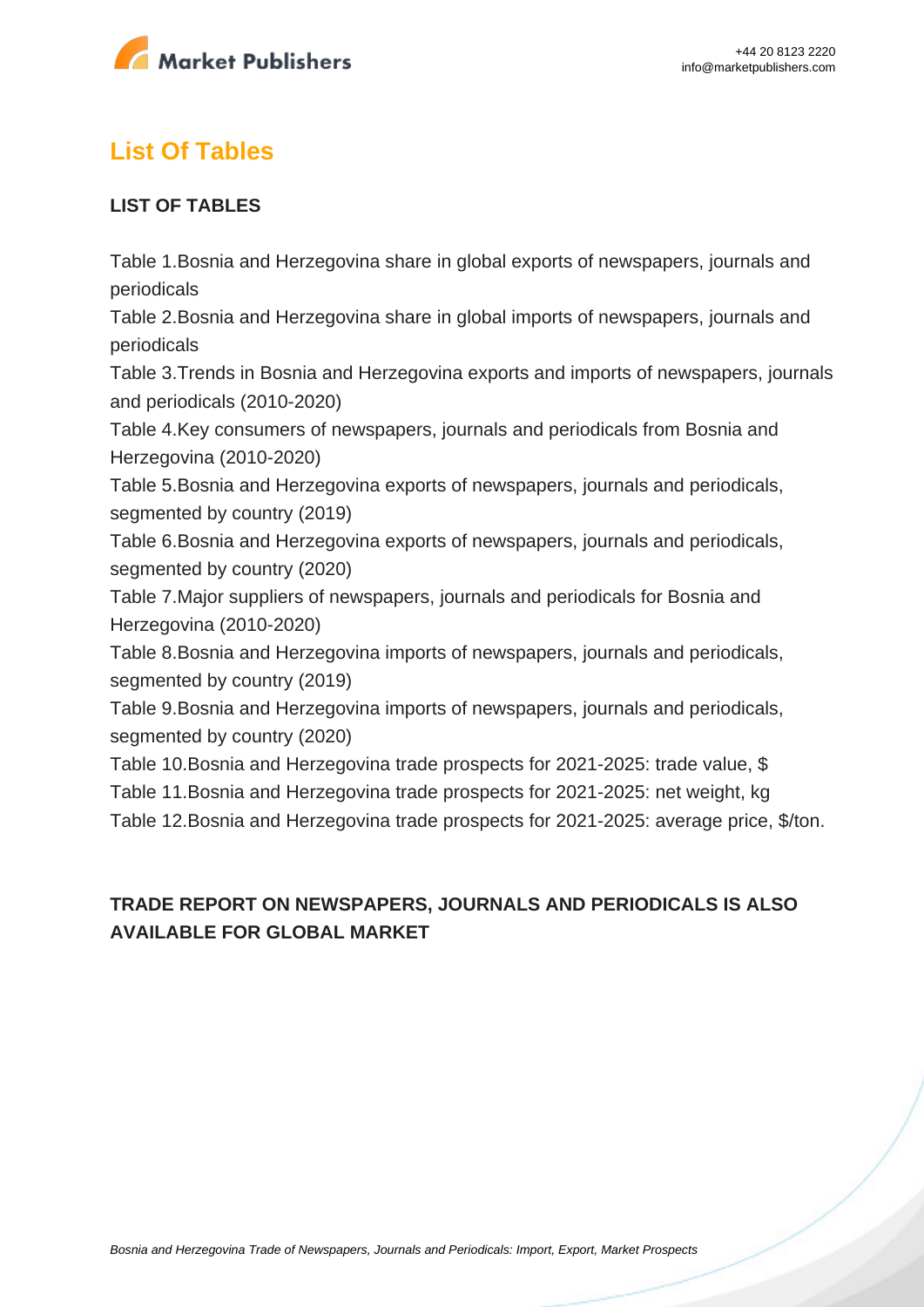

#### I would like to order

Product name: Bosnia and Herzegovina Trade of Newspapers, Journals and Periodicals: Import, Export, Market Prospects

Product link: [https://marketpublishers.com/r/BCC41EE13C0EN.html](https://marketpublishers.com/report/technologies_electronics/media/bosnia_herzegovina_trade_market_research_of_newspapers_journals_n_periodicals_bac.html)

Price: US\$ 320.00 (Single User License / Electronic Delivery) If you want to order Corporate License or Hard Copy, please, contact our Customer Service: [info@marketpublishers.com](mailto:info@marketpublishers.com)

#### Payment

To pay by Credit Card (Visa, MasterCard, American Express, PayPal), please, click button on product page [https://marketpublishers.com/r/BCC41EE13C0EN.html](https://marketpublishers.com/report/technologies_electronics/media/bosnia_herzegovina_trade_market_research_of_newspapers_journals_n_periodicals_bac.html)

To pay by Wire Transfer, please, fill in your contact details in the form below:

First name: Last name: Email: Company: Address: City: Zip code: Country: Tel: Fax: Your message:

\*\*All fields are required

Custumer signature

Please, note that by ordering from marketpublishers.com you are agreeing to our Terms & Conditions at<https://marketpublishers.com/docs/terms.html>

To place an order via fax simply print this form, fill in the information below and fax the completed form to +44 20 7900 3970